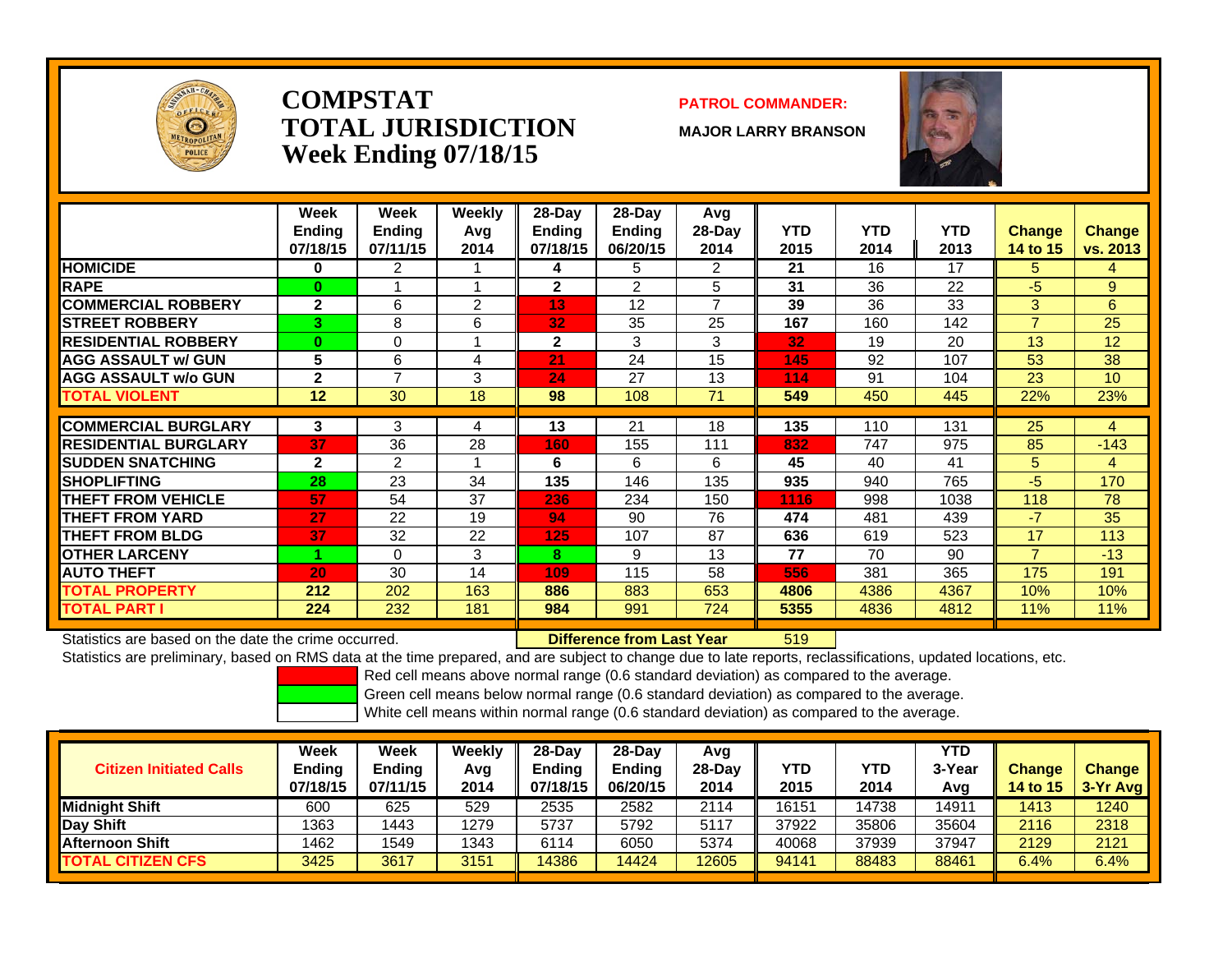

## **COMPSTATWEST CHATHAM PRECINCTWeek Ending 07/18/15**

**PRECINCT COMMANDER:**

**CAPT. CARL RAMEY**

96



|                             | Week           | Week           | <b>Weekly</b>  | 28-Day        | 28-Day         | Avg            |            |                |                |                |                 |
|-----------------------------|----------------|----------------|----------------|---------------|----------------|----------------|------------|----------------|----------------|----------------|-----------------|
|                             | <b>Ending</b>  | <b>Ending</b>  | Avg            | <b>Ending</b> | <b>Ending</b>  | 28-Day         | <b>YTD</b> | <b>YTD</b>     | <b>YTD</b>     | Change         | <b>Change</b>   |
|                             | 07/18/15       | 07/11/15       | 2014           | 07/18/15      | 06/20/15       | 2014           | 2015       | 2014           | 2013           | 14 to 15       | vs. 2013        |
| <b>HOMICIDE</b>             | 0              | 0              | 0              | 0             | 0              | 0              | 0          | 0              |                | 0              | $-1$            |
| <b>RAPE</b>                 | 0              |                | $\Omega$       | 2             | 2              |                | 10         | 8              | 5              | $\overline{2}$ | 5               |
| <b>COMMERCIAL ROBBERY</b>   | $\bf{0}$       | 0              | $\Omega$       | 0             | 0              |                | 7          | 6              | 4              |                | 3               |
| <b>STREET ROBBERY</b>       |                | 0              | 1              | 3             | 3              | 3              | 14         | 13             | 14             |                | $\overline{0}$  |
| <b>RESIDENTIAL ROBBERY</b>  | $\bf{0}$       | 0              | $\Omega$       | 0             | $\Omega$       |                | 5          | $\overline{7}$ | 4              | $-2$           |                 |
| <b>AGG ASSAULT w/ GUN</b>   | $\bf{0}$       | 0              | $\Omega$       | $\mathbf{2}$  | $\overline{2}$ |                | 14         | 8              | 11             | 6              | 3               |
| <b>AGG ASSAULT w/o GUN</b>  |                | $\overline{2}$ | 0              | 7             | $\overline{7}$ | $\overline{2}$ | 26         | 11             | 18             | 15             | 8               |
| <b>TOTAL VIOLENT</b>        | $\overline{2}$ | 3              | $\overline{2}$ | 14            | 14             | 9              | 76         | 53             | 57             | 43%            | 33%             |
|                             |                |                |                |               | 7              |                |            |                |                |                |                 |
| <b>COMMERCIAL BURGLARY</b>  | $\bf{0}$       |                |                | 4             |                | 4              | 38         | 24             | 15             | 14             | $\overline{23}$ |
| <b>RESIDENTIAL BURGLARY</b> | 7              | 6              | 5              | 26            | 20             | 21             | 155        | 141            | 159            | 14             | $-4$            |
| <b>SUDDEN SNATCHING</b>     | 0              | 0              | $\Omega$       | 0             | $\Omega$       |                | 3          | 3              | $\Omega$       | $\Omega$       | 3               |
| <b>SHOPLIFTING</b>          | 3              | 4              | 5              | 16            | 18             | 19             | 117        | 147            | 79             | $-30$          | 38              |
| <b>THEFT FROM VEHICLE</b>   | 8              | 10             | 6              | 45            | 39             | 26             | 180        | 169            | 143            | 11             | 37              |
| <b>THEFT FROM YARD</b>      | 5              | 7              | 3              | 27            | 30             | 12             | 96         | 78             | 56             | 18             | 40              |
| <b>THEFT FROM BLDG</b>      | 9              | 4              | 3              | 20            | 16             | 13             | 116        | 112            | 70             | $\overline{4}$ | 46              |
| <b>OTHER LARCENY</b>        | 1              | 0              | 1              | 4             | 3              | 3              | 19         | 15             | $\overline{7}$ | 4              | 12              |
| <b>AUTO THEFT</b>           | 5.             | 3              | 3              | 20            | 22             | 12             | 108        | 70             | 51             | 38             | 57              |
| <b>TOTAL PROPERTY</b>       | 38             | 35             | 28             | 162           | 155            | 111            | 832        | 759            | 580            | 10%            | 43%             |
| <b>TOTAL PART I</b>         | 40             | 38             | 30             | 176           | 169            | 121            | 908        | 812            | 637            | 12%            | 43%             |

Statistics are based on the date the crime occurred. **Difference from Last Year** 

Statistics are preliminary, based on RMS data at the time prepared, and are subject to change due to late reports, reclassifications, updated locations, etc.

Red cell means above normal range (0.6 standard deviation) as compared to the average.

Green cell means below normal range (0.6 standard deviation) as compared to the average.

| <b>Citizen Initiated Calls</b> | Week<br>Ending<br>07/18/15 | <b>Week</b><br>Ending<br>07/11/15 | Weekly<br>Avg<br>2014 | $28$ -Day<br>Ending<br>07/18/15 | $28-Dav$<br><b>Ending</b><br>06/20/15 | Avq<br>$28-Dav$<br>2014 | YTD<br>2015 | YTD<br>2014 | <b>YTD</b><br>3-Year<br>Avg | <b>Change</b><br><b>14 to 15</b> | <b>Change</b><br>3-Yr Avg |
|--------------------------------|----------------------------|-----------------------------------|-----------------------|---------------------------------|---------------------------------------|-------------------------|-------------|-------------|-----------------------------|----------------------------------|---------------------------|
| Midnight Shift                 | 148                        | 126                               | 107                   | 542                             | 525                                   | 429                     | 3199        | 2918        | 2936                        | 281                              | 263                       |
| Day Shift                      | 292                        | 315                               | 264                   | 1237                            | 1222                                  | 1055                    | 8017        | 7351        | 7391                        | 666                              | 626                       |
| <b>Afternoon Shift</b>         | 316                        | 327                               | 279                   | 1302                            | 1300                                  | 1115                    | 8388        | 7968        | 7874                        | 420                              | 514                       |
| <b>TOTAL CITIZEN CFS</b>       | 756                        | 756                               | 650                   | 3081                            | 3047                                  | 2599                    | 19604       | 18237       | 18201                       | 7.5%                             | 7.7%                      |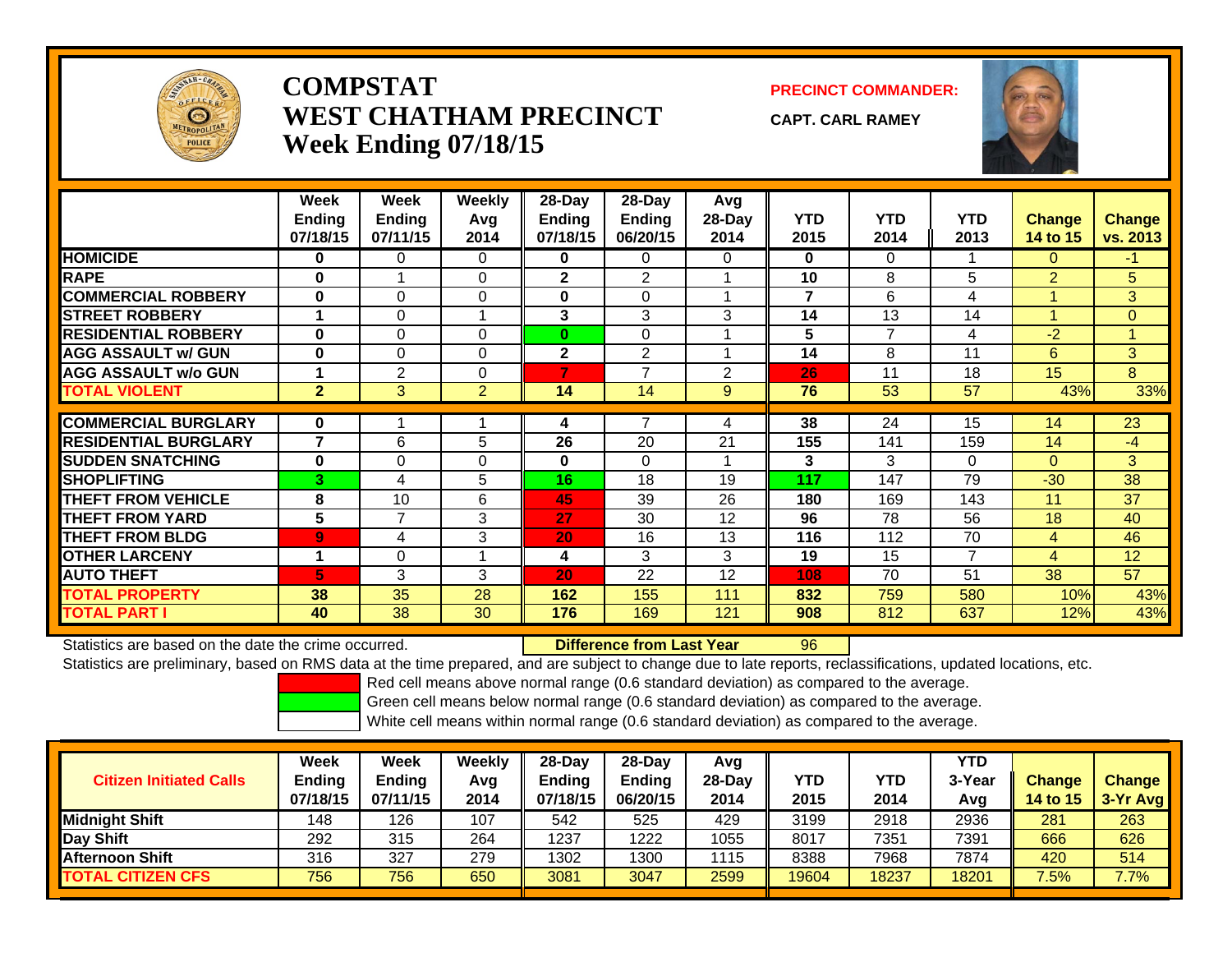

## **COMPSTATDOWNTOWN PRECINCTWeek Ending 07/18/15**

#### **PRECINCT COMMANDER:**

**CAPT. Ben Herron**

-15



|                             | Week          | <b>Week</b>    | <b>Weekly</b> | 28-Day   | 28-Day         | Avg            |                         |            |            |                |                |
|-----------------------------|---------------|----------------|---------------|----------|----------------|----------------|-------------------------|------------|------------|----------------|----------------|
|                             | <b>Ending</b> | <b>Ending</b>  | Avg           | Ending   | Ending         | 28-Day         | <b>YTD</b>              | <b>YTD</b> | <b>YTD</b> | <b>Change</b>  | <b>Change</b>  |
|                             | 07/18/15      | 07/11/15       | 2014          | 07/18/15 | 06/20/15       | 2014           | 2015                    | 2014       | 2013       | 14 to 15       | vs. 2013       |
| <b>HOMICIDE</b>             | 0             | 0              | 0             | 0        | $\Omega$       |                | $\mathbf{2}$            | 2          | 7          | 0              | -5             |
| <b>RAPE</b>                 | $\bf{0}$      | $\Omega$       | $\Omega$      | 0        | $\Omega$       |                | $\overline{\mathbf{z}}$ | 6          | 6          |                |                |
| <b>COMMERCIAL ROBBERY</b>   | 0             | $\Omega$       | $\Omega$      |          | 1              |                | 4                       | 3          | 5          |                | $-1$           |
| <b>STREET ROBBERY</b>       | $\bf{0}$      | 5              | 2             | 13       | 17             | 7              | 58                      | 39         | 56         | 19             | $\overline{2}$ |
| <b>RESIDENTIAL ROBBERY</b>  | $\bf{0}$      | $\Omega$       | $\Omega$      | 0        | $\Omega$       | 0              | 6                       |            | 4          | 5              | $\overline{2}$ |
| <b>AGG ASSAULT w/ GUN</b>   | 3             | $\Omega$       |               | 5        | 2              | 3              | 25                      | 18         | 28         | $\overline{7}$ | $-3$           |
| <b>AGG ASSAULT w/o GUN</b>  | 1             | 2              |               | 8        | 7              | 3              | 24                      | 24         | 22         | 0              | $\overline{2}$ |
| <b>TOTAL VIOLENT</b>        | 4             | $\overline{7}$ | 4             | 27       | 27             | 16             | 126                     | 93         | 128        | 35%            | $-2%$          |
|                             |               |                |               |          |                |                |                         |            |            |                |                |
| <b>COMMERCIAL BURGLARY</b>  |               | 2              |               | 4        | 3              | 3              | 14                      | 19         | 16         | $-5$           | $-2$           |
| <b>RESIDENTIAL BURGLARY</b> | 6             | 3              | 3             | 16       | 11             | 11             | 75                      | 58         | 101        | 17             | $-26$          |
| <b>SUDDEN SNATCHING</b>     |               |                |               | 3        | $\overline{2}$ | $\overline{2}$ | 21                      | 14         | 23         | $\overline{7}$ | $-2$           |
| <b>SHOPLIFTING</b>          | $\bf{0}$      | 3              | 4             | 20       | 27             | 18             | 123                     | 129        | 94         | $-6$           | 29             |
| <b>THEFT FROM VEHICLE</b>   | 15            | 9              | 9             | 49       | 39             | 36             | 221                     | 267        | 204        | $-46$          | 17             |
| <b>THEFT FROM YARD</b>      | 5             | 7              | 5             | 21       | 18             | 21             | 107                     | 130        | 139        | $-23$          | $-32$          |
| <b>THEFT FROM BLDG</b>      | 7             | 3              | 5             | 14       | 9              | 21             | 121                     | 145        | 95         | $-24$          | 26             |
| <b>OTHER LARCENY</b>        | 0             | $\Omega$       | 1             |          | $\overline{2}$ | $\overline{2}$ | 11                      | 10         | 25         | 4              | $-14$          |
| <b>AUTO THEFT</b>           | $\mathbf{2}$  | 3              | 3             | 13       | 18             | 11             | 99                      | 68         | 63         | 31             | 36             |
| <b>TOTAL PROPERTY</b>       | 37            | 31             | 31            | 141      | 129            | 125            | 792                     | 840        | 760        | $-6%$          | 4%             |
| <b>TOTAL PART I</b>         | 41            | 38             | 35            | 168      | 156            | 141            | 918                     | 933        | 888        | $-2%$          | 3%             |

Statistics are based on the date the crime occurred. **Difference from Last Year** 

Statistics are preliminary, based on RMS data at the time prepared, and are subject to change due to late reports, reclassifications, updated locations, etc.

Red cell means above normal range (0.6 standard deviation) as compared to the average.

Green cell means below normal range (0.6 standard deviation) as compared to the average.

| <b>Citizen Initiated Calls</b> | Week<br><b>Ending</b><br>07/18/15 | Week<br><b>Ending</b><br>07/11/15 | Weekly<br>Avg<br>2014 | $28-Dav$<br>Ending<br>07/18/15 | $28-Day$<br><b>Ending</b><br>06/20/15 | Avg<br>28-Day<br>2014 | YTD<br>2015 | <b>YTD</b><br>2014 | YTD<br>3-Year<br>Avg | <b>Change</b><br>14 to $151$ | <b>Change</b><br>3-Yr Avg |
|--------------------------------|-----------------------------------|-----------------------------------|-----------------------|--------------------------------|---------------------------------------|-----------------------|-------------|--------------------|----------------------|------------------------------|---------------------------|
| Midnight Shift                 | 123                               | 126                               | 114                   | 532                            | 556                                   | 457                   | 3401        | 3271               | 3259                 | 130                          | 142                       |
| Day Shift                      | 240                               | 291                               | 223                   | 1057                           | 1062                                  | 891                   | 6794        | 6181               | 6296                 | 613                          | 498                       |
| <b>Afternoon Shift</b>         | 291                               | 268                               | 244                   | 1091                           | 1077                                  | 976                   | 7268        | 6907               | 6883                 | 361                          | 385                       |
| <b>TOTAL CITIZEN CFS</b>       | 654                               | 685                               | 581                   | 2680                           | 2695                                  | 2324                  | 17463       | 16359              | 16438                | 6.7%                         | 6.2%                      |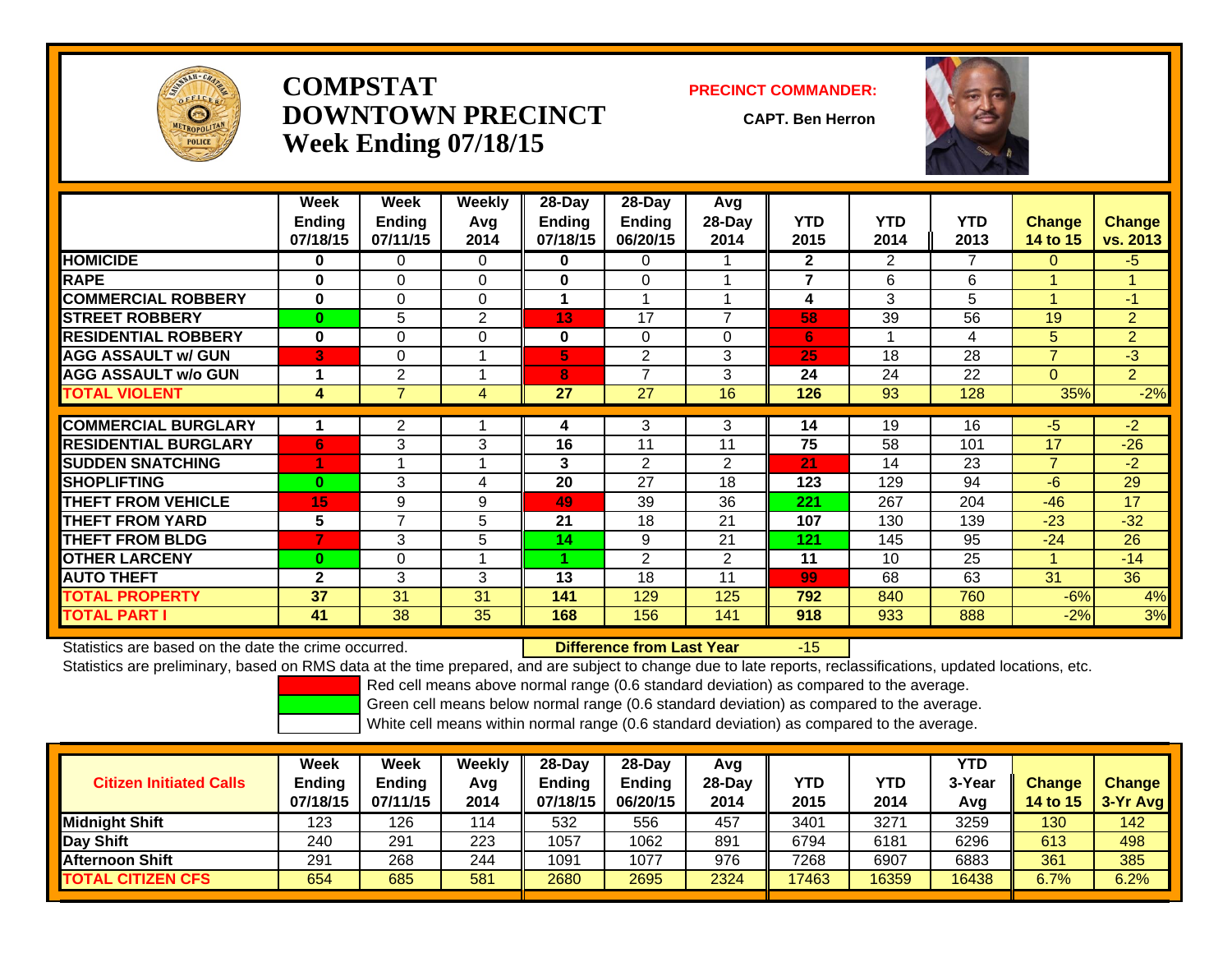

# **COMPSTATCENTRAL PRECINCT CAPT. DEVONN ADAMSWeek Ending 07/18/15**

**PRECINCT COMMANDER:**



|                             | Week<br><b>Ending</b><br>07/18/15 | Week<br><b>Ending</b><br>07/11/15 | Weekly<br>Avg<br>2014 | $28-Day$<br><b>Ending</b><br>07/18/15 | 28-Day<br><b>Ending</b><br>06/20/15 | Avg<br>28-Day<br>2014 | <b>YTD</b><br>2015 | <b>YTD</b><br>2014 | <b>YTD</b><br>2013 | <b>Change</b><br>14 to 15 | <b>Change</b><br>vs. 2013 |
|-----------------------------|-----------------------------------|-----------------------------------|-----------------------|---------------------------------------|-------------------------------------|-----------------------|--------------------|--------------------|--------------------|---------------------------|---------------------------|
| <b>HOMICIDE</b>             | 0                                 |                                   | 0                     |                                       | $\overline{2}$                      |                       | 9                  | 10                 | 4                  | $-1$                      | 5.                        |
| <b>RAPE</b>                 | 0                                 | $\Omega$                          | $\Omega$              | $\mathbf{0}$                          | $\Omega$                            |                       | 5                  | 9                  | 5                  | $-4$                      | $\Omega$                  |
| <b>COMMERCIAL ROBBERY</b>   | $\bf{0}$                          | 2                                 | $\Omega$              | $\mathbf{2}$                          | $\overline{2}$                      |                       | 5                  | 9                  | 8                  | $-4$                      | $-3$                      |
| <b>STREET ROBBERY</b>       |                                   | 2                                 | 2                     | 4                                     | 4                                   | 8                     | 44                 | 62                 | 33                 | $-18$                     | 11                        |
| <b>RESIDENTIAL ROBBERY</b>  | $\bf{0}$                          | $\Omega$                          | $\Omega$              | $\overline{2}$                        | 3                                   | $\Omega$              | 6                  | $\overline{2}$     | 4                  | 4                         | $\overline{2}$            |
| <b>AGG ASSAULT w/ GUN</b>   |                                   | 4                                 | 2                     | 7                                     | 10                                  | 6                     | 52                 | 40                 | 32                 | 12                        | 20                        |
| <b>AGG ASSAULT w/o GUN</b>  | $\bf{0}$                          |                                   |                       | $\mathbf{2}$                          | 6                                   | 3                     | 26                 | 25                 | 32                 |                           | $-6$                      |
| <b>TOTAL VIOLENT</b>        | $\mathbf{2}$                      | 10                                | 5                     | $\overline{18}$                       | $\overline{27}$                     | $\overline{21}$       | 147                | 157                | 118                | $-6%$                     | 25%                       |
|                             |                                   |                                   |                       |                                       |                                     |                       |                    |                    |                    |                           |                           |
| <b>COMMERCIAL BURGLARY</b>  |                                   | 0                                 |                       |                                       | 3                                   | 4                     | 41                 | 23                 | 46                 | 18                        | $-5$                      |
| <b>RESIDENTIAL BURGLARY</b> | 12 <sub>2</sub>                   | 9                                 | 9                     | 51                                    | 57                                  | 34                    | 254                | 228                | 253                | 26                        | 1                         |
| <b>SUDDEN SNATCHING</b>     | 0                                 | $\overline{A}$                    | $\mathbf 0$           | 1                                     | 2                                   |                       | 7                  | 6                  | 6                  | 1                         |                           |
| <b>SHOPLIFTING</b>          | 1                                 |                                   | 2                     | 5                                     | $\overline{7}$                      | 8                     | 48                 | 58                 | 56                 | $-10$                     | $-8$                      |
| <b>THEFT FROM VEHICLE</b>   | 14                                | 14                                | 9                     | 67                                    | 80                                  | 36                    | 345                | 236                | 235                | 109                       | 110                       |
| <b>THEFT FROM YARD</b>      | 8                                 | 2                                 | 5                     | 14                                    | 12                                  | 20                    | 108                | 126                | 112                | $-18$                     | $-4$                      |
| <b>THEFT FROM BLDG</b>      | 8                                 | 10                                | 4                     | 35                                    | 30                                  | 18                    | 125                | 123                | 115                | $\overline{2}$            | 10                        |
| <b>OTHER LARCENY</b>        | $\bf{0}$                          | $\Omega$                          | $\overline{A}$        | $\mathbf{2}$                          | 3                                   | $\overline{2}$        | 22                 | 8                  | 13                 | 14                        | 9                         |
| <b>AUTO THEFT</b>           | 5                                 | 15                                | 4                     | 39                                    | 41                                  | 17                    | 165                | 129                | 98                 | 36                        | 67                        |
| <b>TOTAL PROPERTY</b>       | 49                                | 52                                | 35                    | 215                                   | 235                                 | 141                   | 1115               | 937                | 934                | 19%                       | 19%                       |
| <b>TOTAL PART I</b>         | 51                                | 62                                | 40                    | 233                                   | 262                                 | 162                   | 1262               | 1094               | 1052               | 15%                       | 20%                       |

Statistics are based on the date the crime occurred. **Difference from Last Year** 

168

Statistics are preliminary, based on RMS data at the time prepared, and are subject to change due to late reports, reclassifications, updated locations, etc.

Red cell means above normal range (0.6 standard deviation) as compared to the average.

Green cell means below normal range (0.6 standard deviation) as compared to the average.

| <b>Citizen Initiated Calls</b> | Week<br>Ending<br>07/18/15 | <b>Week</b><br>Ending<br>07/11/15 | Weekly<br>Avg<br>2014 | $28$ -Dav<br>Endina<br>07/18/15 | $28-Dav$<br><b>Ending</b><br>06/20/15 | Avq<br>$28-Dav$<br>2014 | YTD<br>2015 | YTD<br>2014 | <b>YTD</b><br>3-Year<br>Avg | <b>Change</b><br><b>14 to 15</b> | <b>Change</b><br>$3-Yr$ Avg |
|--------------------------------|----------------------------|-----------------------------------|-----------------------|---------------------------------|---------------------------------------|-------------------------|-------------|-------------|-----------------------------|----------------------------------|-----------------------------|
| Midnight Shift                 | 123                        | 130                               | 116                   | 552                             | 573                                   | 463                     | 3652        | 3201        | 3284                        | 451                              | 368                         |
| Day Shift                      | 274                        | 295                               | 268                   | 1179                            | 1219                                  | 1074                    | 7818        | 7597        | 7152                        | 221                              | 666                         |
| <b>Afternoon Shift</b>         | 299                        | 342                               | 274                   | 1337                            | 1346                                  | 1098                    | 8480        | 7715        | 7899                        | 765                              | 581                         |
| <b>TOTAL CITIZEN CFS</b>       | 696                        | 767                               | 659                   | 3068                            | 3138                                  | 2635                    | 19950       | 18513       | 18335                       | 7.8%                             | 8.8%                        |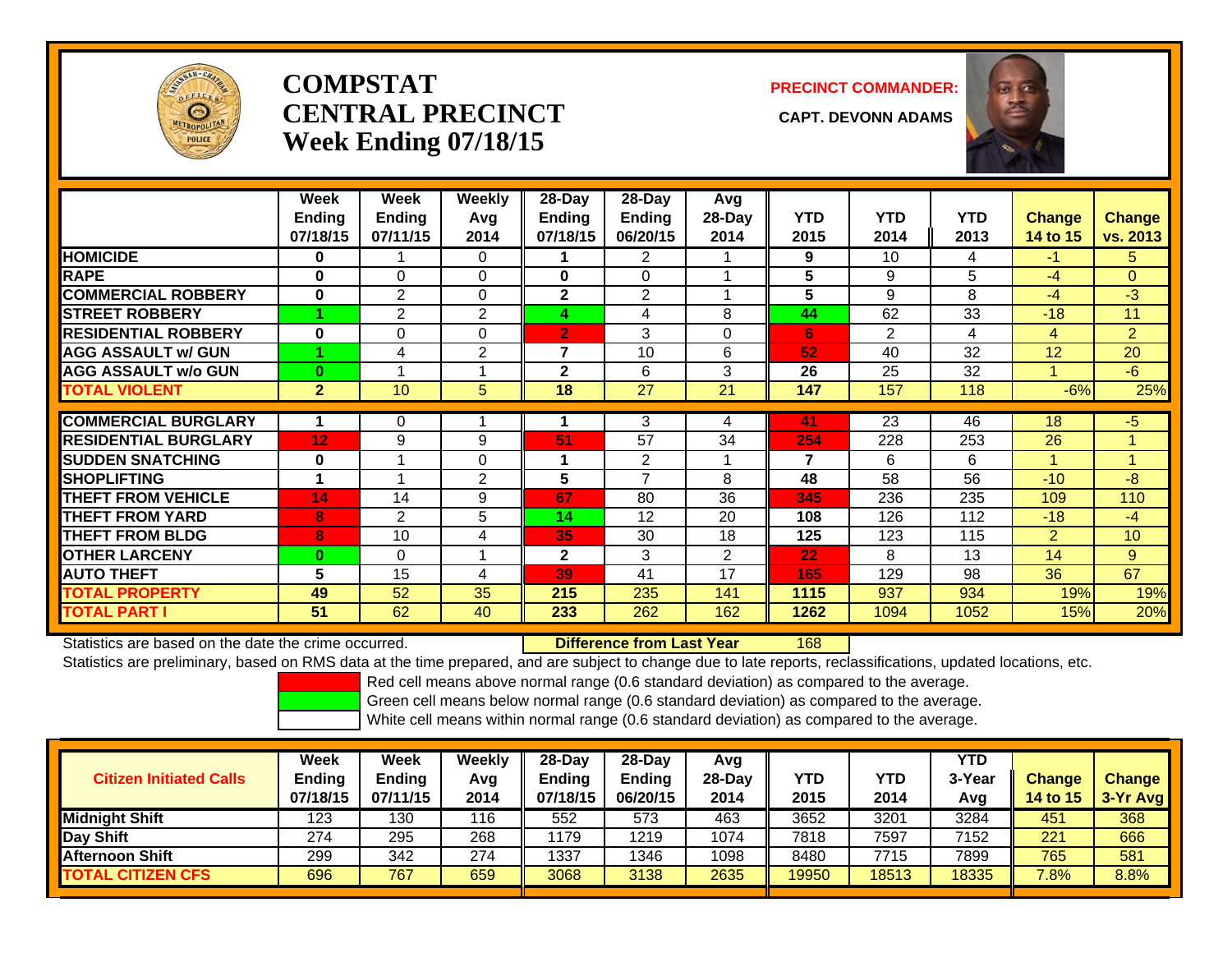

## **COMPSTATSOUTHSIDE PRECINCT** CAPT. TERRY SHOOP **Week Ending 07/18/15**

**PRECINCT COMMANDER:**



|                             | Week<br><b>Ending</b><br>07/18/15 | Week<br><b>Ending</b><br>07/11/15 | Weekly<br>Avg<br>2014 | $28$ -Day<br><b>Endina</b><br>07/18/15 | $28$ -Day<br><b>Ending</b><br>06/20/15 | Avg<br>28-Day<br>2014 | <b>YTD</b><br>2015 | <b>YTD</b><br>2014 | <b>YTD</b><br>2013 | <b>Change</b><br>14 to 15 | <b>Change</b><br>vs. 2013 |
|-----------------------------|-----------------------------------|-----------------------------------|-----------------------|----------------------------------------|----------------------------------------|-----------------------|--------------------|--------------------|--------------------|---------------------------|---------------------------|
| <b>HOMICIDE</b>             | $\bf{0}$                          | 0                                 | 0                     | 0                                      | 0                                      | 0                     | $\mathbf{2}$       | 1                  | 3                  |                           | -1                        |
| RAPE                        | $\bf{0}$                          | $\Omega$                          | $\Omega$              | $\bf{0}$                               | 0                                      |                       | 5                  | 3                  | 2                  | $\overline{2}$            | 3                         |
| <b>COMMERCIAL ROBBERY</b>   |                                   |                                   |                       | $\mathbf{2}$                           |                                        | 3                     | 7                  | 13                 | 9                  | -6                        | $-2$                      |
| <b>STREET ROBBERY</b>       | $\bf{0}$                          | $\Omega$                          |                       | 6                                      | 6                                      | 4                     | 26                 | 27                 | 14                 | -1                        | 12                        |
| <b>RESIDENTIAL ROBBERY</b>  | $\bf{0}$                          | $\Omega$                          | $\Omega$              | $\bf{0}$                               | 0                                      |                       | 9                  | 5                  | 3                  | 4                         | 6                         |
| <b>AGG ASSAULT w/ GUN</b>   | 0                                 | 4                                 | 0                     | 3                                      | 4                                      |                       | 14                 | 5                  | 9                  | 9                         | 5                         |
| <b>AGG ASSAULT w/o GUN</b>  | $\bf{0}$                          | $\Omega$                          | $\Omega$              | 3                                      | 3                                      | 2                     | 15                 | 8                  | 20                 | $\overline{7}$            | $-5$                      |
| <b>TOTAL VIOLENT</b>        | 1                                 | $\overline{2}$                    | 3                     | 14                                     | 14                                     | 11                    | 78                 | 62                 | 60                 | 26%                       | 30%                       |
|                             |                                   |                                   |                       |                                        |                                        |                       |                    |                    |                    |                           |                           |
| <b>COMMERCIAL BURGLARY</b>  |                                   | $\Omega$                          |                       | 4                                      | 4                                      | 3                     | 27                 | 22                 | 32                 | 5.                        | $-5$                      |
| <b>RESIDENTIAL BURGLARY</b> | 8                                 | 12                                | 5                     | 36                                     | 33                                     | 18                    | 173                | 123                | 209                | 50                        | $-36$                     |
| <b>ISUDDEN SNATCHING</b>    |                                   | 0                                 | $\Omega$              | 1                                      | 4                                      |                       | 10                 | $\overline{7}$     | 6                  | 3                         | 4                         |
| <b>SHOPLIFTING</b>          | 8                                 | $\overline{7}$                    | 13                    | 48                                     | 50                                     | 51                    | 382                | 367                | 363                | 15                        | 19                        |
| <b>THEFT FROM VEHICLE</b>   | 6                                 | 9                                 | $\overline{ }$        | 30                                     | 34                                     | 27                    | 191                | 171                | 225                | 20                        | $-34$                     |
| <b>THEFT FROM YARD</b>      | 3                                 |                                   | 2                     | 9                                      | 10                                     | 9                     | 71                 | 63                 | 58                 | 8                         | 13                        |
| <b>THEFT FROM BLDG</b>      | 6                                 | 5                                 | 4                     | 25                                     | 24                                     | 17                    | 137                | 108                | 138                | 29                        | $-1$                      |
| <b>IOTHER LARCENY</b>       | 0                                 | 0                                 |                       | 1                                      |                                        | $\overline{2}$        | 12                 | 17                 | 27                 | $-5$                      | $-15$                     |
| <b>AUTO THEFT</b>           | 1                                 | 5                                 | 2                     | 14                                     | 17                                     | 8                     | 101                | 49                 | 74                 | 52                        | 27                        |
| <b>TOTAL PROPERTY</b>       | 34                                | 39                                | 34                    | 168                                    | 174                                    | 136                   | 1104               | 927                | 1132               | 19%                       | $-2%$                     |
| <b>TOTAL PART I</b>         | 35                                | 41                                | 37                    | 182                                    | 188                                    | 148                   | 1182               | 989                | 1192               | 20%                       | $-1%$                     |

Statistics are based on the date the crime occurred. **Difference from Last Year** 

r 193

Statistics are preliminary, based on RMS data at the time prepared, and are subject to change due to late reports, reclassifications, updated locations, etc.

Red cell means above normal range (0.6 standard deviation) as compared to the average.

Green cell means below normal range (0.6 standard deviation) as compared to the average.

| <b>Citizen Initiated Calls</b> | Week<br><b>Ending</b><br>07/18/15 | Week<br><b>Ending</b><br>07/11/15 | Weekly<br>Avg<br>2014 | $28-Dav$<br>Endina<br>07/18/15 | $28-Dav$<br><b>Ending</b><br>06/20/15 | Avg<br>$28-Day$<br>2014 | <b>YTD</b><br>2015 | YTD<br>2014 | YTD<br>3-Year<br>Avg | <b>Change</b><br>14 to $15$ | <b>Change</b><br>3-Yr Avg |
|--------------------------------|-----------------------------------|-----------------------------------|-----------------------|--------------------------------|---------------------------------------|-------------------------|--------------------|-------------|----------------------|-----------------------------|---------------------------|
| Midnight Shift                 | 90                                | 105                               | 91                    | 428                            | 459                                   | 363                     | 2907               | 2528        | 2608                 | 379                         | 299                       |
| Day Shift                      | 254                               | 278                               | 259                   | 1089                           | 115                                   | 1038                    | 7751               | 7195        | 7152                 | 556                         | 599                       |
| <b>Afternoon Shift</b>         | 268                               | 297                               | 259                   | 1138                           | 114                                   | 1034                    | 7615               | 7157        | 7175                 | 458                         | 440                       |
| <b>TOTAL CITIZEN CFS</b>       | 612                               | 680                               | 609                   | 2655                           | 2688                                  | 2435                    | 18273              | 16880       | 16935                | 8.3%                        | 7.9%                      |